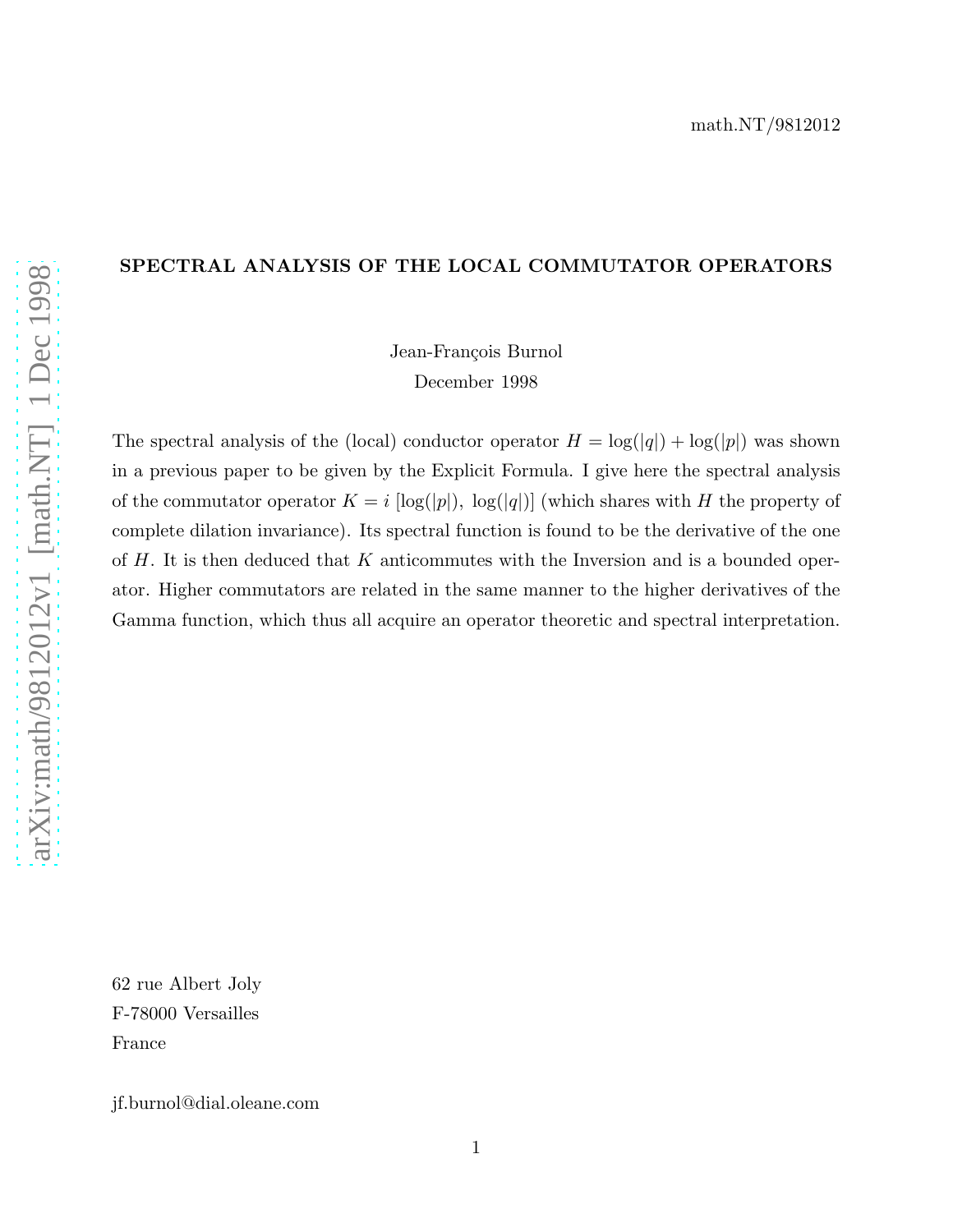## TABLE OF CONTENTS

On operators that are completely dilation invariant

Explicit spectral analysis over the  $p$ -adics

The Gamma function, its first and second derivatives

Spectral analysis in the general case

Higher derivatives and higher commutators

Looking back and making it all (too) easy

References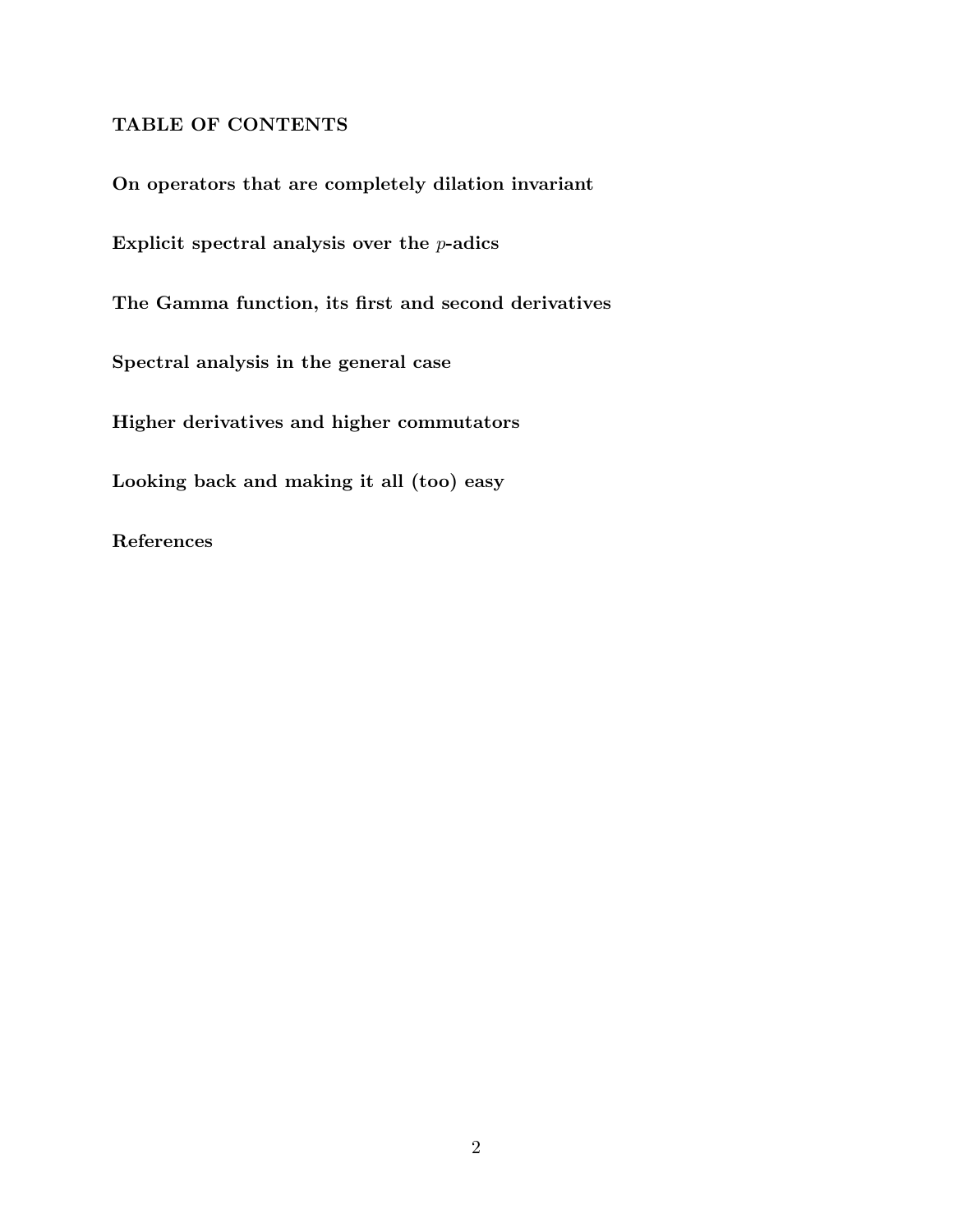#### On operators that are completely dilation invariant

In [1a,b] it was shown that the local contributions to the Explicit Formula of Analytic Number Theory have an operator theoretic and spectral interpretation in terms of the conductor operator  $H = \log(|y|_\nu) + \log(|x|_\nu)$ . This operator acts as an hermitian (unbounded, but bounded below) operator on the Hilbert space  $L^2(K_\nu, dy)$  on the local field  $K_\nu$  with respect to the additive measure dy.  $K_{\nu}$  is the completion of an algebraic number field at some place (either finite or archimedean). I have used the physicist's notation so that  $y$ and x are Fourier dual variables (with respect to the duality  $\lambda(xy) = \exp(\pm 2\pi i Tr(xy))$ , with  $a + at$  finite places and  $a - at$  archimedean places), and the additive Haar measure dy is always chosen to be self-dual. As in this paper only the local case is considered, I will mostly drop the  $\nu$  subscripts.

The key feature allowing the spectral analysis of  $H$  is that it is completely dilation invariant. Let A be the operator of multiplication with  $log(|y|)$  and B its Fourier conjugate which acts in the x-representation by multiplication with  $log(|x|)$ . Let  $R(u): \varphi(y) \mapsto |u|^{-1/2} \varphi(y/u)$ . Then  $R(u) \, A R(u)^{-1} = A - \log(|u|), R(u) B R(u)^{-1} = B + \log(|u|)$  so that both H and  $K = i [B, A]$  commute with the dilation operators  $R(u)$ .

This complete dilation invariance of an operator O means that it first needs to be transported to  $L^2(K_\nu^\times, d^*u)$  for its analysis (the measure  $d^*u$  is chosen to assign a volume of 1 to the units at a finite place and to be push-forwarded to  $dt/t$  under  $u \mapsto t = |u|$  at an archimedean place). If  $O$  is sufficiently manageable, it should have as generalized eigenvectors the multiplicative unitary characters  $\chi(u)$ , which from the additive side take the shape  $\chi(y)|y|^{-1/2}$ .

The spectral analysis of  $O$  is then expected to be given as an equation

$$
(S_O) \t\t\t O(\chi(y)^{-1}|y|^{-s}) = O(\chi, s) \chi(y)^{-1}|y|^{-s}
$$

for some functions  $O(\chi, s)$  on the critical line  $Re(s) = 1/2$ . The way we understand these equations is as an identity of distributions on the *punctured*  $\nu$ -adics. We will not address the question of the validity of the identity on the complete line for the commutator operator (it works for the conductor operator).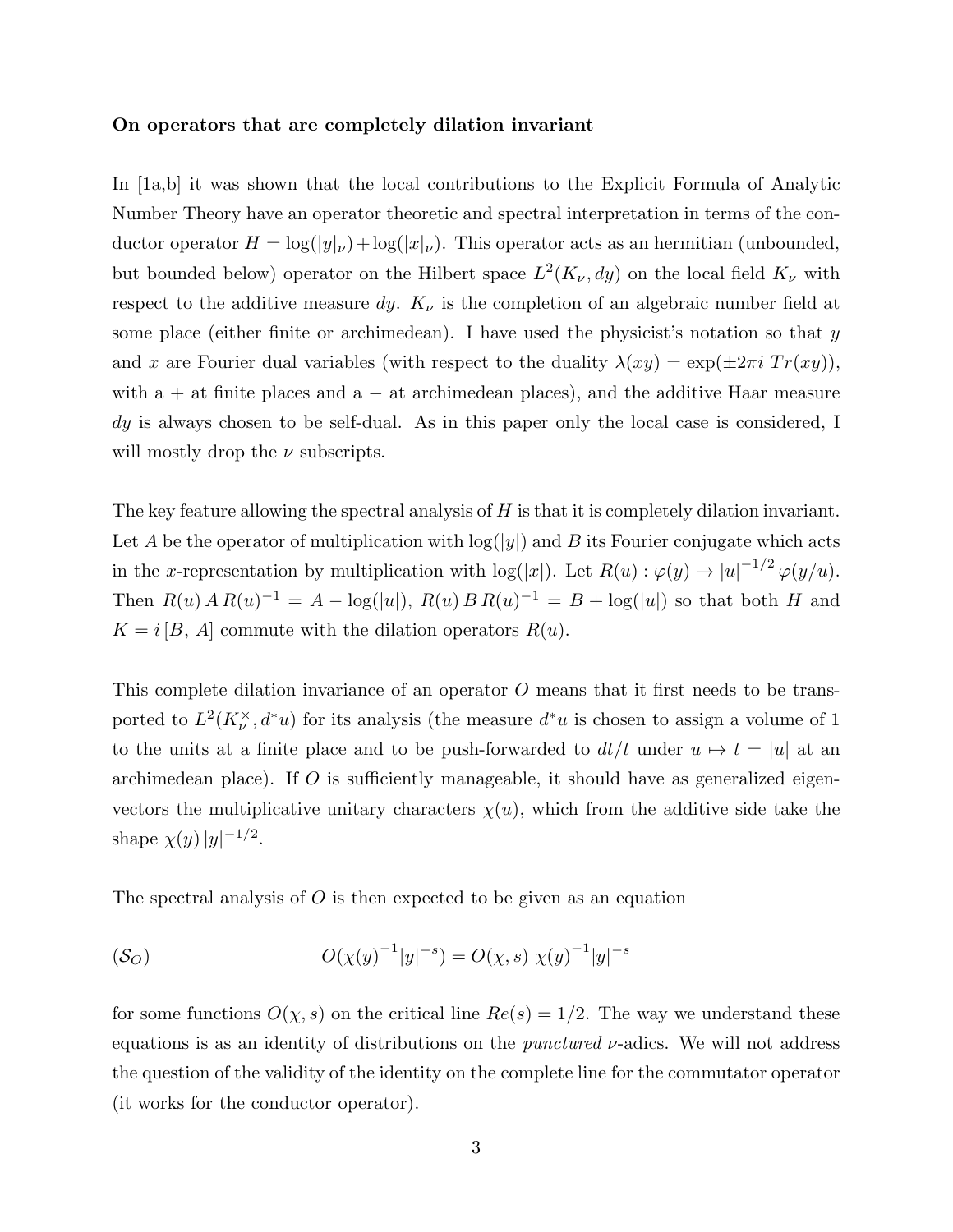In [1b] I showed that this program works for the conductor operator, with the result that

$$
H(\chi, s) = \frac{\partial}{\partial s} \log(\Gamma(\chi, s))
$$

where  $\Gamma(\chi, s)$  is the Tate-Gel'fand-Graev Gamma function ([2a,b,c]), and the identity makes sense for s in the critical strip but acquires its Hilbert space spectral interpretation only on the critical line. An explicit evaluation then shows that  $H$  is bounded below (the exact values will be given below). In this paper I prove that a similar method works for the commutator operator  $K = i [B, A]$  too, with the result

$$
K(\chi, s) = -i \frac{\partial^2}{\partial s^2} \log(\Gamma(\chi, s))
$$

and this implies, as will be shown, that  $K$  is bounded.

This last result obviously should be related to the theory of Landau, Pollak, and Slepian on band- and time-limited functions [3a,b,c] mentioned in Connes's paper [3d] and in the book of Dym-McKean [3e]. I hope to return to this subject on another occasion.

In the same manner that the conductor operator is related to the Riemann Hypothesis, the commutator operator is related to the statistics of the zeros. I hope to return to these subjects, too.

#### Explicit spectral analysis over the  $p$ -adics

For concreteness I will first elucidate the spectrum of the commutator operator over  $\mathbb{Q}_p$ . As it commutes with averaging over the units one can split the discussion between the ramified and the non-ramified spectrum. I showed in [1a] that it vanishes on the ramified part of  $L^2(\mathbb{Q}_p, dy)$ , so that it is enough to look at what happens on the invariant part  $L^2_{inv}(\mathbb{Q}_p, dy)$  spanned by functions depending only on the norm  $|y|$ .

Let's first evaluate  $K(\theta) = i(BA - AB)(\theta)$  for  $\theta$  the characteristic function of the units. As  $A(\theta) = 0$  this is just  $-i A(H(\theta))$ . In [1b] we found

$$
(|y| < 1) \qquad H(\theta)(y) = -\log(p)
$$
\n
$$
(|y| = 1) \qquad H(\theta)(y) = 0
$$
\n
$$
(|y| > 1) \qquad H(\theta)(y) = -\frac{\log(p)}{|y|}
$$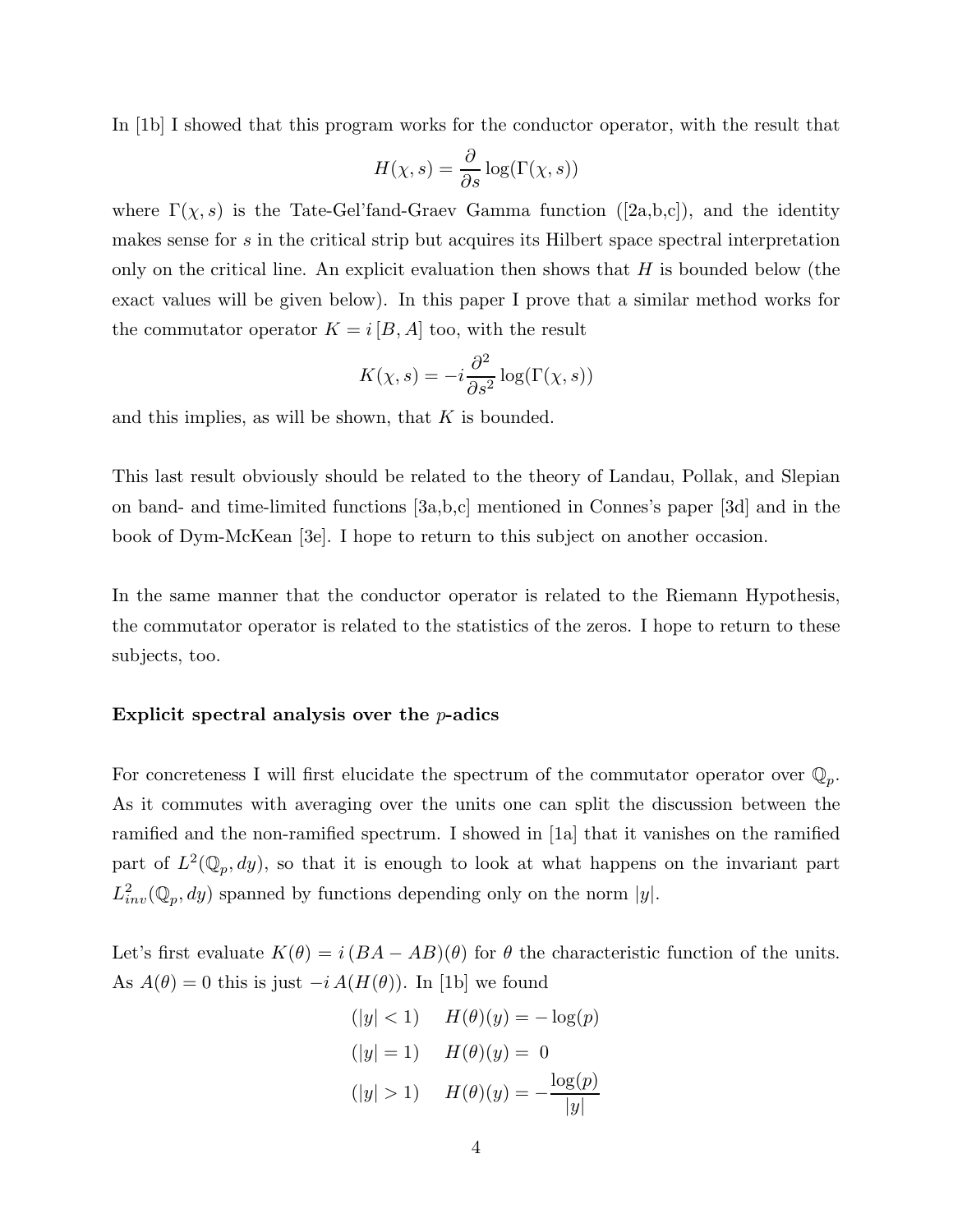$$
(|y| < 1) \quad K(\theta)(y) = i \log(p) \log(|y|)
$$
\n
$$
(|y| = 1) \quad K(\theta)(y) = 0
$$
\n
$$
(|y| > 1) \quad K(\theta)(y) = i \log(p) \frac{\log(|y|)}{|y|}
$$

An orthonormal basis of  $L^2_{inv}(\mathbb{Q}_p, dy)$  is given by the functions

$$
\eta_j(y) = (1 - 1/p)^{-1/2} p^{-j/2} \theta(p^j y)
$$

By dilation invariance one has  $K(\theta_j)(y) = K(\theta)(p^jy)$  for  $\theta_j(y) = \theta(p^jy)$ , so the matrix elements of K in the orthonormal basis  $\{\eta_j, j \in \mathbb{Z}\}\)$  depend only on  $j - k$  and are

$$
(j \neq k) \qquad K_{jk} = \int_{\mathbb{Q}_p} \overline{K \eta_j(y)} \eta_k(y) \, dy = -i \left( \log(p) \right)^2 (k - j) \, p^{-|k - j|/2}
$$

$$
(j = k) \qquad K_{jj} = 0
$$

We can now use the isometry from  $L^2_{inv}(\mathbb{Q}_p, dy)$  to  $L^2(S^1, \frac{d\theta}{2\pi})$  $\frac{d\theta}{2\pi}$ ) which sends  $\eta_i$  to  $e_i(z)$ :  $z \mapsto z^i$ . Under this isometry one deduces from the above results that K is transported to the multiplication operator with the function

$$
k(z) = i \log(p)^2 \sum_{k \neq 0} k p^{-|k|/2} e_k(z)
$$

This is  $-i \log(p) z \frac{\partial}{\partial z} h(z)$  where

$$
h(z) = -\log(p) \left( \frac{z}{\sqrt{p} - z} + \frac{\overline{z}}{\sqrt{p} - \overline{z}} \right)
$$

is the spectral function for the conductor operator ([1b]). So

$$
k(z) = i \log(p)^2 \left( \frac{\frac{z}{\sqrt{p}}}{\left(1 - \frac{z}{\sqrt{p}}\right)^2} - \frac{\frac{\overline{z}}{\sqrt{p}}}{\left(1 - \frac{\overline{z}}{\sqrt{p}}\right)^2} \right)
$$

A little calculation then completes the proof of the following statement:

**Theorem:** The ramified spectrum of the commutator operator is reduced to  $\{0\}$  and has infinite multiplicity, while the invariant spectrum is continuous with support the closed interval  $\left[-\frac{2 \log(p)^2}{\sqrt{p}}\right]$  $\frac{\log(p)^2}{\sqrt{p}},+\frac{2\log(p)^2}{\sqrt{p}}$  $\sqrt{\frac{p(g(p))}{p}}$ . The commutator operator is hermitian, bounded, and anticommutes with the Inversion.

so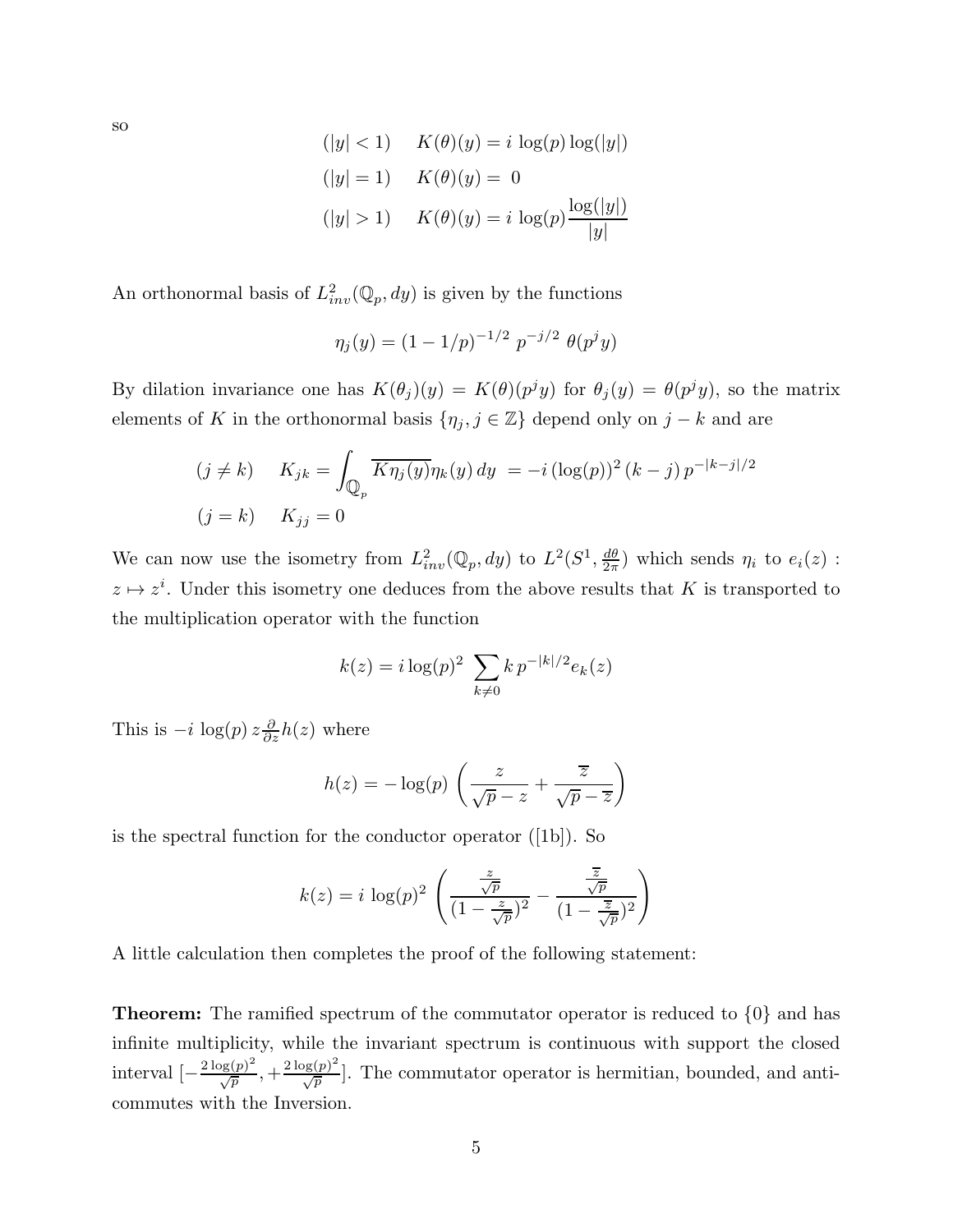#### The Gamma function, its first and second derivatives

The basis of our method remains the fundamental Fourier Transform identity  $(|2a,b,c|)$ 

$$
\mathcal{F}(\chi(x)|x|^{s-1}) = \Gamma(\chi, s)\chi^{-1}(y)|y|^{-s}
$$

Here  $\chi$  is a multiplicative (quasi-)character and  $\chi(x)|x|^{s-1}$  and  $\chi^{-1}(y)|y|^{-s}$  are analytic continuations from a suitable open strip in the variable s. We will always take  $\chi$  to be a unitary character, then for s in the critical strip this has the direct meaning that

$$
(I) \qquad \qquad \int \psi(x) \,\chi(x)|x|^{s-1}dx = \Gamma(\chi, s) \int \varphi(y) \,\chi^{-1}(y)|y|^{-s}dy
$$

for any Schwartz-Bruhat function  $\varphi(y)$  on  $K_{\nu}$  and  $\psi(x) = \tilde{\varphi}(x) = \int_{K_{\nu}} \varphi(y) \lambda(-xy) dy$  its Fourier Transform.

The function  $\Gamma(\chi, s)$  of the character  $\chi$  is meromorphic with respect to the complex parameter s and of course depends on them only through their combination  $\chi(x)|x|^s$ . It is analytic and non-vanishing in the critical strip  $(\chi)$  is unitary), and is periodic with period  $2\pi i$  $\frac{2\pi i}{\log(q)}$  if  $\nu$  is finite, with q the cardinality of the residue field.

In the next chapter, we take the first and then the second derivatives of  $(I)$  which give the following identities of distributions on the punctured line (for  $0 < Re(s) < 1$ ):

$$
(\mathcal{S}_H) \qquad H(\chi(y)^{-1}|y|^{-s}) = H(\chi, s) \ \chi(y)^{-1}|y|^{-s} = \left(\frac{\partial}{\partial s} \log(\Gamma(\chi, s))\right) \ \chi(y)^{-1}|y|^{-s}
$$

$$
(\mathcal{S}_K) \qquad K(\chi(y)^{-1}|y|^{-s}) = K(\chi, s) \; \chi(y)^{-1}|y|^{-s} = \left(-i \; \frac{\partial^2}{\partial s^2} \log(\Gamma(\chi, s))\right) \; \chi(y)^{-1}|y|^{-s}
$$

The functions  $H(\chi, s)$  and  $K(\chi, s)$  have the following properties

$$
H(\chi, s) = H(\chi^{-1}, 1 - s)
$$

$$
\overline{H(\chi, s)} = H(\overline{\chi}, \overline{s})
$$

$$
Re(s) = \frac{1}{2} \Rightarrow H(\chi, s) = H(\overline{\chi}, \overline{s}) \text{ and is real}
$$

$$
K(\chi, s) = -K(\chi^{-1}, 1 - s)
$$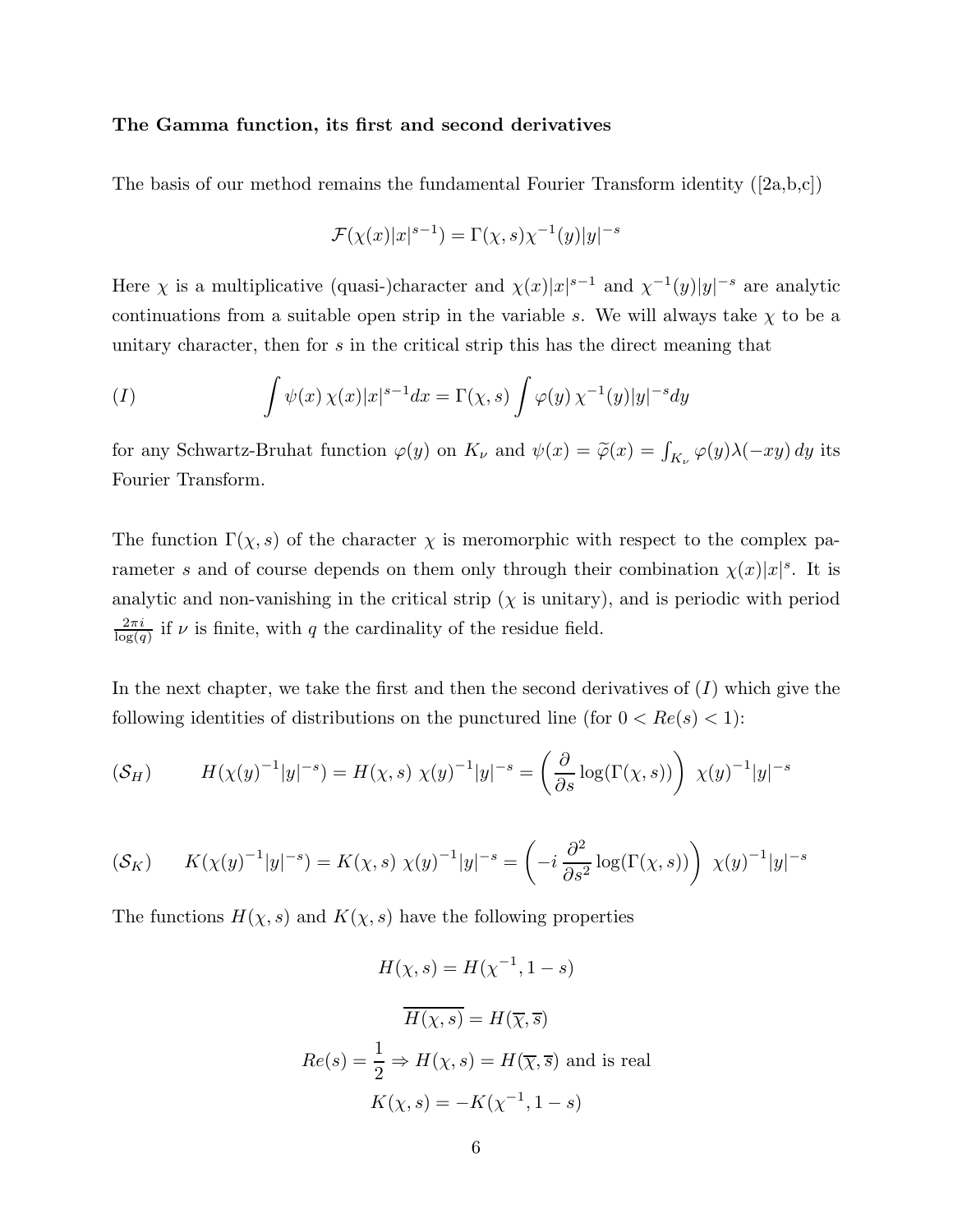$$
\overline{K(\chi, s)} = -K(\overline{\chi}, \overline{s})
$$
  

$$
Re(s) = \frac{1}{2} \Rightarrow K(\chi, s) = -K(\overline{\chi}, \overline{s})
$$
 and is real

As the Inversion sends a unitary character to its complex conjugate, this implies:

Theorem: The commutator operator anticommutes with the Inversion.

At a finite place the Gamma function of a ramified character was evaluated by Tate [2a]: its logarithmic derivative is a constant so that the next derivative vanishes. In this manner we recover the result of [1a] that  $log(|x|)$  and  $log(|y|)$  commute on the ramified part of the Hilbert space. There only remains the invariant part, which is dual to the circle of non-ramified unitary characters. The spectral functions of  $H$  and  $K$  are continuous hence bounded. So the commutator operator at a finite place is a bounded hermitian operator, and it remains to check that this works for the real and complex places too.

For the real (resp. complex) place there is a canonical way to choose a base point  $\chi_{\alpha}$  in each component  $\alpha$  of  $S_r = Hom(\mathbb{R}^\times, U(1))$  (resp.  $S_c = Hom(\mathbb{C}^\times, U(1))$ ). One requires  $\chi_\alpha$ to be invariant under positive dilations, so that for the real place r we have  $\alpha \in \{+, -\}$  with  $\chi_{+}(u) = 1$  and  $\chi_{-}(u) = sgn(u)$  whereas for the complex place c we have  $\alpha = N, N \in \mathbb{Z}$ with  $\chi_N(z) = z^N (z\overline{z})^{-N/2}$ .

The associated Gamma functions have been tabulated by Tate [2a]. He uses the same conventions for the Fourier Transform, but his  $\rho(c)$  function is defined in such a way that  $\Gamma(\chi, s) = \chi(-1)\rho(\chi(u)|u|^{s})$ . For the sign character at the real place there is a misprint in the value given in [2a] for  $\rho(sgn(u)|u|^s)$  which should have an additional minus sign.

$$
\Gamma(\chi_+, s) = \gamma_+(s) = \pi^{\frac{1}{2} - s} \frac{\Gamma(\frac{s}{2})}{\Gamma(\frac{1-s}{2})}
$$

$$
\Gamma(\chi_-, s) = \gamma_-(s) = i \pi^{\frac{1}{2} - s} \frac{\Gamma(\frac{s+1}{2})}{\Gamma(\frac{2-s}{2})}
$$

$$
\Gamma(\chi_N, s) = \gamma_N(s) = i^{|N|} (2\pi)^{1-2s} \frac{\Gamma(\frac{|N|}{2} + s)}{\Gamma(\frac{|N|}{2} + 1 - s)}
$$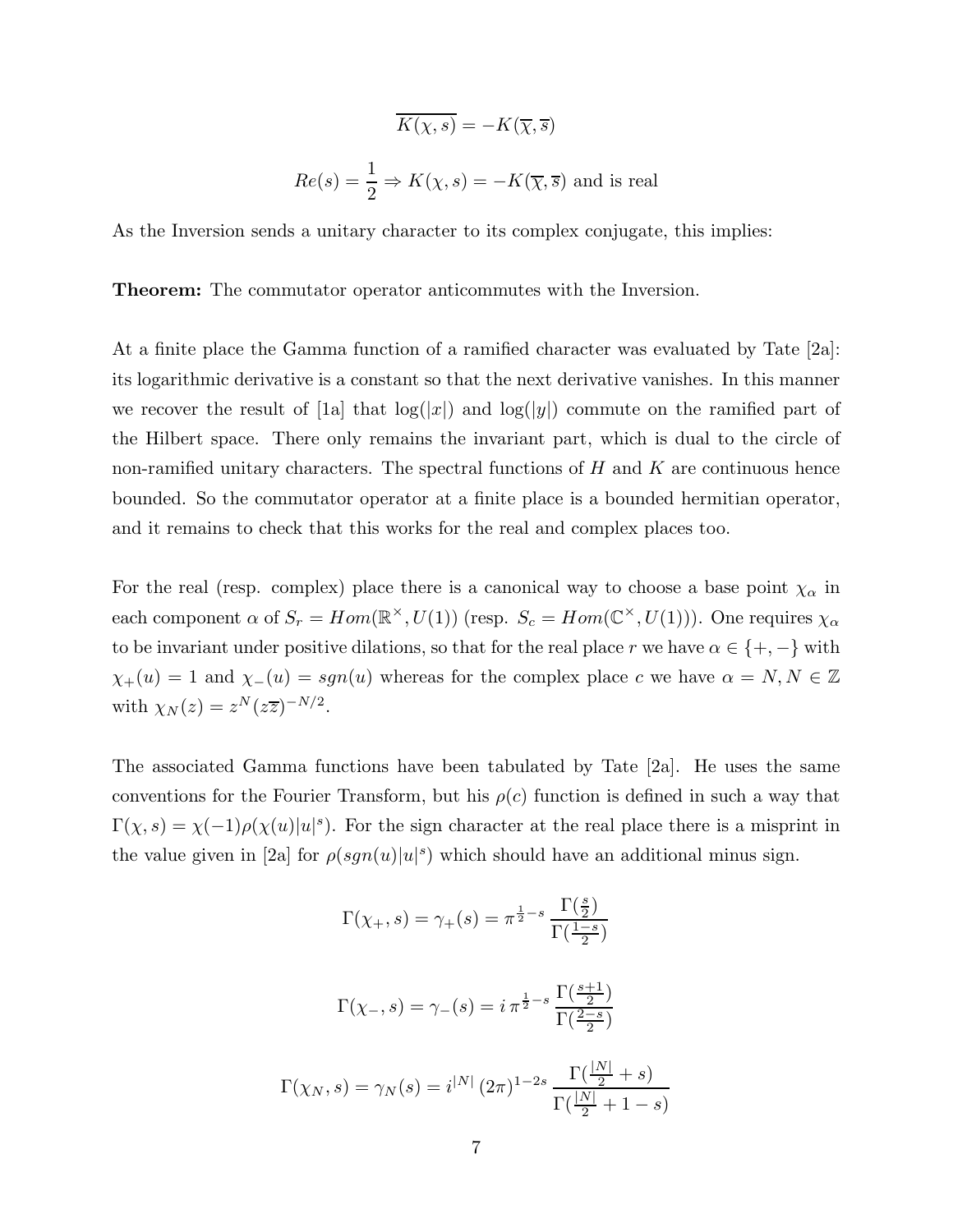In these equations  $\Gamma(s)$  is Euler's Gamma function. Its logarithmic derivative  $\lambda(s)$  satisfies

$$
\lambda(s) = \frac{\Gamma'(s)}{\Gamma(s)} = -\gamma - \frac{1}{s} - \sum_{j \ge 1} \left( \frac{1}{j+s} - \frac{1}{j} \right)
$$

$$
\lambda(s+1) = \frac{1}{s} + \lambda(s)
$$

and the spectral functions are

$$
H(\chi_+, s) = h_+(s) = -\log(\pi) + \frac{1}{2}\lambda(\frac{s}{2}) + \frac{1}{2}\lambda(\frac{1-s}{2})
$$
  
\n
$$
K(\chi_+, s) = k_+(s) = -\frac{i}{4}\left(\lambda'(\frac{s}{2}) - \lambda'(\frac{1-s}{2})\right)
$$
  
\n
$$
H(\chi_-, s) = h_-(s) = -\log(\pi) + \frac{1}{2}\lambda(\frac{1+s}{2}) + \frac{1}{2}\lambda(\frac{2-s}{2})
$$
  
\n
$$
K(\chi_-, s) = k_-(s) = -\frac{i}{4}\left(\lambda'(\frac{1+s}{2}) - \lambda'(\frac{2-s}{2})\right)
$$
  
\n
$$
H(\chi_N, s) = h_N(s) = -2\log(2\pi) + \lambda(\frac{|N|}{2} + s) + \lambda(\frac{|N|}{2} + 1 - s)
$$
  
\n
$$
K(\chi_N, s) = k_N(s) = -i\left(\lambda'(\frac{|N|}{2} + s) - \lambda'(\frac{|N|}{2} + 1 - s)\right)
$$

The spectral functions on the critical line for  $H$  are

$$
h_{+}(\frac{1}{2} + it) = -\log(\pi) - \gamma - \frac{1}{\frac{1}{4} + t^{2}} + \sum_{j \ge 1} \left( \frac{1}{j} - \frac{4j + 1}{(2j + \frac{1}{2})^{2} + t^{2}} \right)
$$
  

$$
h_{-}(\frac{1}{2} + it) = -\log(\pi) - \gamma - \frac{3}{\frac{9}{4} + t^{2}} + \sum_{j \ge 1} \left( \frac{1}{j} - \frac{4j + 3}{(2j + \frac{3}{2})^{2} + t^{2}} \right)
$$
  

$$
h_{N}(\frac{1}{2} + it) = -2\log(2\pi) - 2\gamma - \frac{|N| + 1}{(\frac{|N| + 1}{2})^{2} + t^{2}} + 2\sum_{j \ge 1} \left( \frac{1}{j} - \frac{j + \frac{|N| + 1}{2}}{(j + \frac{|N| + 1}{2})^{2} + t^{2}} \right)
$$

From this we see that they take their minimal values at  $t = 0$ , are even and increase steadily to  $\infty$  when  $|t| \to \infty$  (at a logarithmic growth that can also be deduced from Stirling's Formula). These minimal values are

$$
\mu_{+} = h_{+}(\frac{1}{2}) = -\log(\pi) + \lambda(\frac{1}{4}) = -(\log(8\pi) + \gamma) - \frac{\pi}{2}
$$

$$
\mu_{-} = h_{-}(\frac{1}{2}) = -\log(\pi) + \lambda(\frac{3}{4}) = -(\log(8\pi) + \gamma) + \frac{\pi}{2}
$$

$$
\mu_{N} = h_{N}(\frac{1}{2}) = -2\log(2\pi) + 2\lambda(\frac{|N|+1}{2})
$$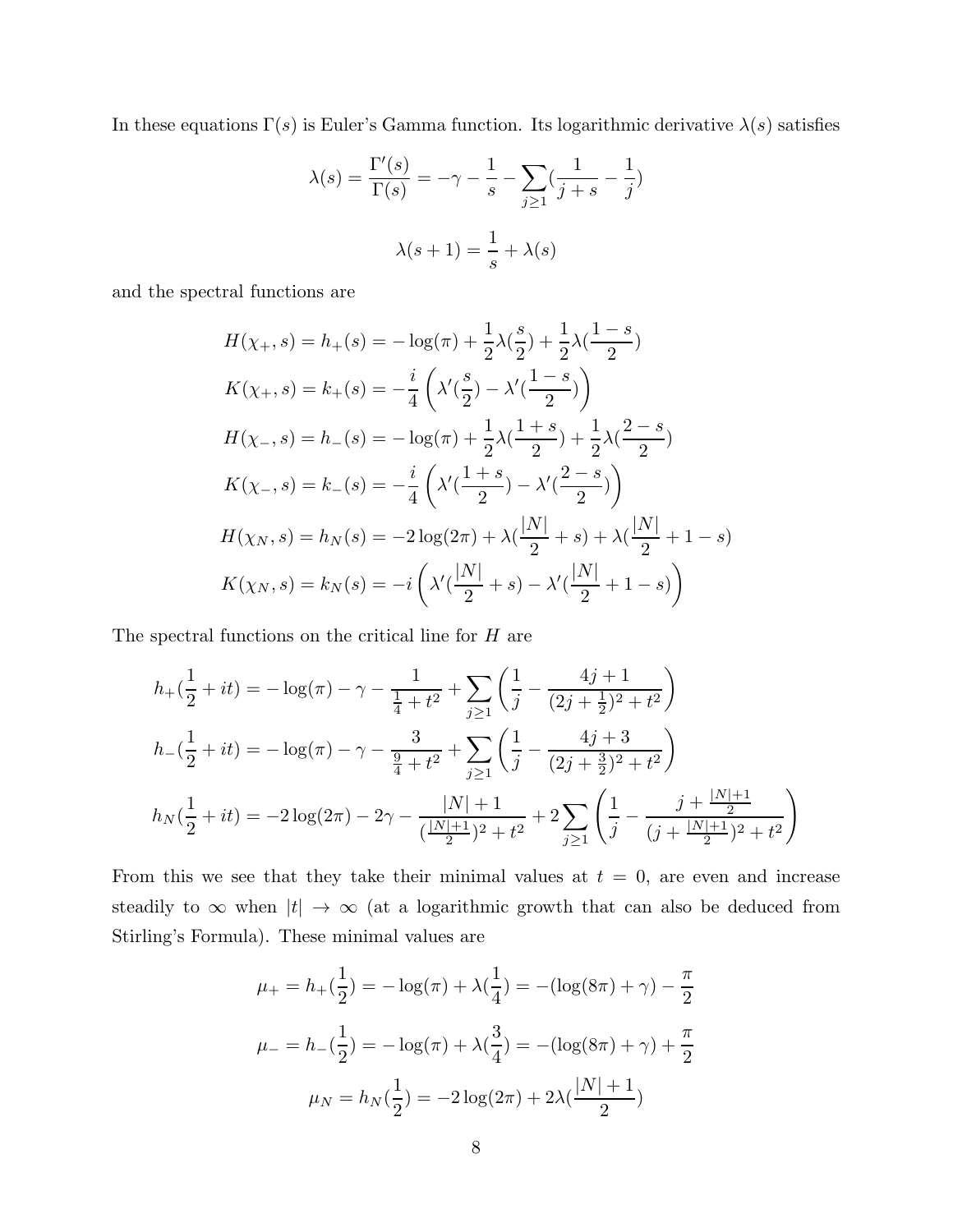$$
\mu_{2N} = -2(\log(8\pi) + \gamma) + 2\sum_{j=1}^{N} \frac{1}{j - \frac{1}{2}} \quad (N \ge 0)
$$

$$
\mu_{2N+1} = -2(\log(8\pi) + \gamma) + 4\log(2) + 2\sum_{j=1}^{N} \frac{1}{j} \quad (N \ge 0)
$$

Theorem: The conductor operator is bounded below.

The spectral functions of the commutator operator on the critical line are

$$
k_{+}(\frac{1}{2} + it) = -\sum_{j\geq 0} \frac{(4j+1)2t}{((2j+\frac{1}{2})^2+t^2)^2}
$$

$$
k_{-}(\frac{1}{2} + it) = -\sum_{j\geq 0} \frac{(4j+3)2t}{((2j+\frac{3}{2})^2+t^2)^2}
$$

$$
k_{N}(\frac{1}{2} + it) = -\sum_{j\geq 0} \frac{(2j+|N|+1)2t}{((j+\frac{|N|+1}{2})^2+t^2)^2}
$$

From this or from the Stirling Formula one finds that these functions are  $O(\frac{1}{k})$  $\frac{1}{|t|}$  when  $t\rightarrow\infty,$  hence bounded. As  $|k_{N+2}(t)|\leq |k_{N}(t)|$  for  $N\geq 0$  one gets

Theorem: The commutator operator is bounded.

## Spectral analysis in the general case

In [1a,b,c] a method was used which finds its origin in the Explicit Formula hence uses complex integrals and Mellin Inversion. I will proceed in a more direct manner here. Two certainly very well-known lemmas are needed first.

**Lemma A:** For  $\varphi(y)$  a Schwartz-Bruhat function on  $K_{\nu}$  its convolution  $B(\varphi)$  with the Fourier Transform of  $log(|x|)$  is a continuous function which is  $O(\frac{1}{|y|})$  $\frac{1}{|y|}$ ) when  $|y| \to \infty$ .

**Proof:** As  $B(\varphi)$  is the Fourier transform of an  $L^1$  function it is continuous. I gave in [1a] a formula for the Fourier transform of  $log(|x|)$ . For a finite place it implies that  $B(\varphi)(y)$ for |y| large enough is identically  $\frac{C}{|y|}$  for some constant  $C(\varphi)$ . At the real place we write it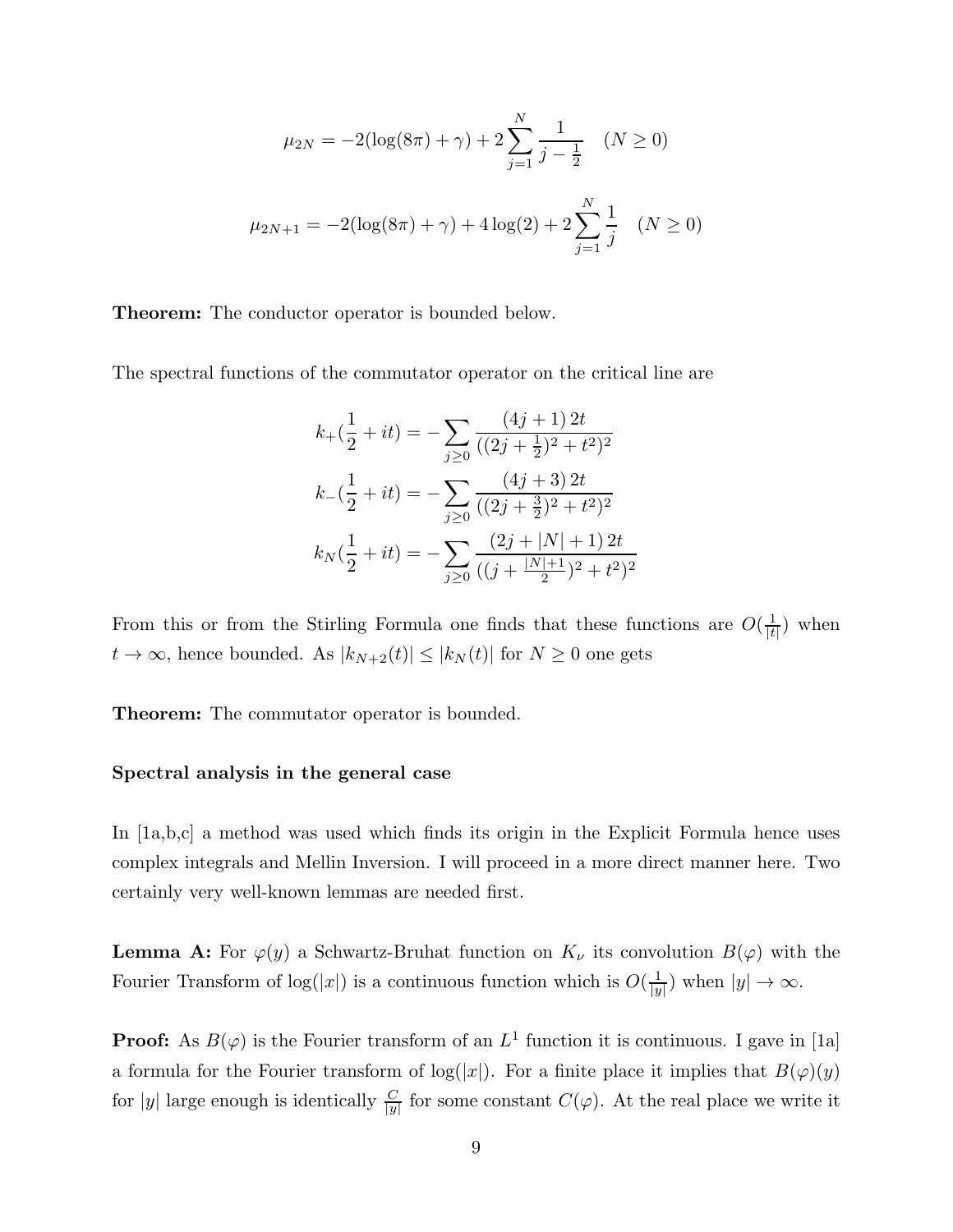as

$$
-B(\varphi)(y) = \int_{|t| \le 1} (\varphi(y - t) - \varphi(y)) \frac{dt}{2|t|} + \int_{|t| > 1} \varphi(y - t) \frac{dt}{2|t|} + (\log(2\pi) + \gamma) \cdot \varphi(y)
$$

The first integral is bounded by  $\sup_{|t| \ge |y|-1} (|\varphi'(t)|)$ . For the second integral one first looks at the contribution of the region of integration  $|t| > |y|/2$  which clearly gives  $O(\frac{1}{|y|})$  $\frac{1}{|y|}$ ), and then the remaining part is bounded by  $|y| \sup_{|t| \ge |y|/2} (|\varphi(t)|)$  hence with rapid decrease as  $|y| \to \infty$ . The complex case is similar and left to the reader (recall though that  $|y|$  then means  $z\overline{z}$  for  $y = z \in \mathbb{C}$ ).

**Lemma B:** The identity for  $s$  in the critical strip

$$
\int \psi(x) \,\chi(x)|x|^{s-1}dx = \Gamma(\chi, s) \int \varphi(y) \,\chi^{-1}(y)|y|^{-s}dy
$$

where both  $\varphi(y)$  and  $\psi(x)$  are supposed to be measurable locally integrable functions, defining tempered distributions, and  $\psi(x)$  the Fourier transform of  $\varphi(y)$  as a distribution, is valid as soon as both integrals make sense as Lebesgue Integrals (that is are absolutely convergent).

**Proof:** This was indicated in [1c]. One just needs to check that the double integral and change of variables trick of Tate's Thesis works. Let  $\alpha(y)$  be a Schwartz-Bruhat function with Fourier Transform  $\tilde{\alpha}(x)$ . Starting with

$$
\int \psi(x) \, \chi(x) |x|^{s-1} dx \cdot \int \alpha(y) \, \chi^{-1}(y) |y|^{-s} dy
$$

we convert it by Fubini's Theorem to a double integral and then apply the change of variables  $x = uv, y = v$  to get

$$
\int \int \psi(uv)\alpha(v)\chi(u)|u|^{s-1} du dv
$$

Then one evaluates for  $u \neq 0$ 

$$
\int \psi(uv)\alpha(v)dv = \frac{1}{|u|}\int \varphi(\frac{w}{u})\widetilde{\alpha}(w)dw = \int \varphi(v)\widetilde{\alpha}(uv) dv
$$

so that the double integral becomes

$$
\int \int \varphi(v)\widetilde{\alpha}(uv)\chi(u)|u|^{s-1} \,dudv
$$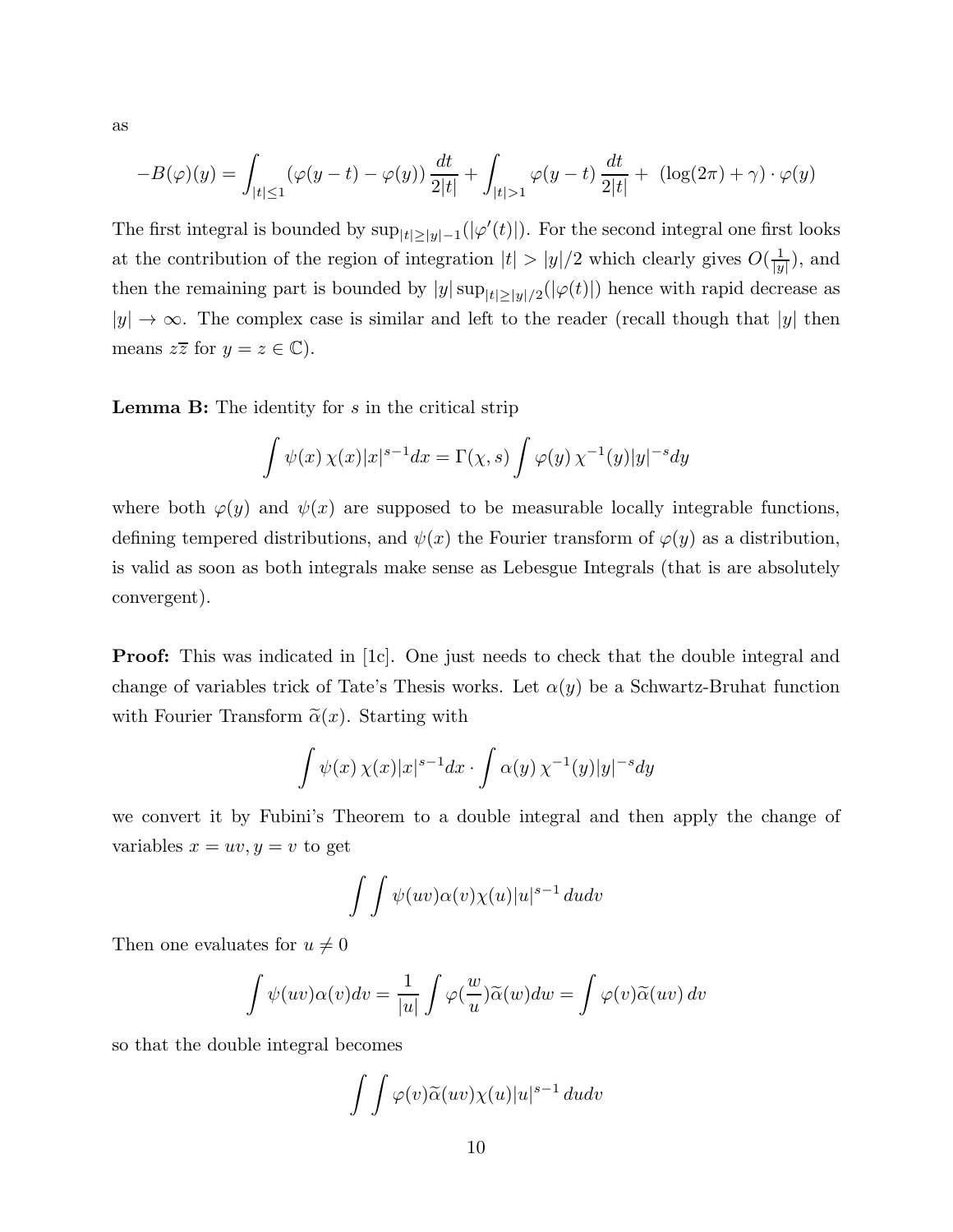which is similarly seen (working in reverse) to be

$$
\int \widetilde{\alpha}(x) \, \chi(x) |x|^{s-1} dx \cdot \int \varphi(y) \, \chi^{-1}(y) |y|^{-s} dy
$$

We have only used the definition of the Fourier Transform of a distribution and the fact that all integrals considered were absolutely convergent, so that the manipulations are allowed by Fubini's Theorem.

Let's start from the fundamental identity for a Schwartz-Bruhat function  $\alpha(y)$ :

$$
(I) \qquad \int \widetilde{\alpha}(x) \,\chi(x)|x|^{s-1}dx = \Gamma(\chi, s) \int \alpha(y) \,\chi^{-1}(y)|y|^{-s}dy
$$

We are allowed by Lemmas A and B to do two things: to take its derivative, and on the other hand to apply it directly to the Fourier pair  $\beta(y) = B(\alpha)(y), \tilde{\beta}(x) = \log(|x|)\tilde{\alpha}(x)$ . The first operation (with  $H(\chi, s)$  defined to be the logarithmic derivative of  $\Gamma(\chi, s)$ ) gives

$$
H(\chi, s) \int_{K_{\nu}} \alpha(y) \chi^{-1}(y)|y|^{-s} dy
$$
  
= 
$$
\int_{K_{\nu}} \alpha(y) \log(|y|) \chi^{-1}(y)|y|^{-s} dy + \int_{K_{\nu}} \widetilde{\alpha}(x) \log(|x|) \frac{\chi(x)|x|^{s-1}}{\Gamma(\chi, s)} dx
$$

and the second gives:

$$
\int_{K_{\nu}} \widetilde{\alpha}(x) \log(|x|) \frac{\chi(x)|x|^{s-1}}{\Gamma(\chi, s)} dx = \int_{K_{\nu}} B(\alpha)(y) \chi^{-1}(y)|y|^{-s} dy
$$

so that we end up with

(II) 
$$
H(\chi, s) \int_{K_{\nu}} \alpha(y) \chi^{-1}(y) |y|^{-s} dy = \int_{K_{\nu}} H(\alpha)(y) \chi^{-1}(y) |y|^{-s} dy
$$

Furthermore by Lemma A, the following integral

$$
\int_{K_{\nu}} H(\alpha_1)(y) \alpha_2(y) dy
$$

for two test-functions  $\alpha_1$  and  $\alpha_2$  is absolutely convergent and easily seen to be

$$
\int_{K_{\nu}} \alpha_1(y) H(\alpha_2)(y) \, dy
$$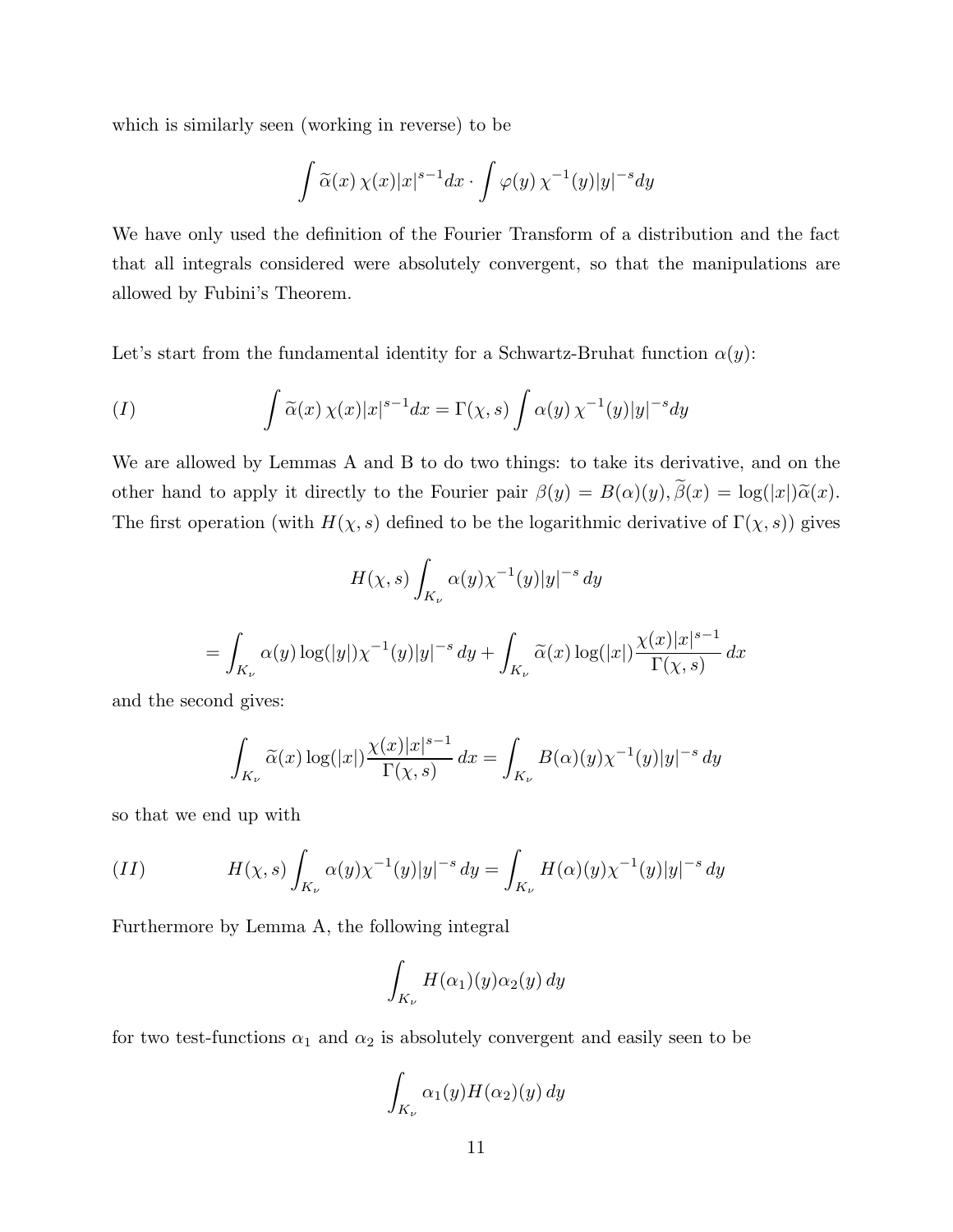so that the Identity  $(II)$  can be interpreted as an identity of distributions

$$
(\mathcal{S}_H) \qquad H(\chi(y)^{-1}|y|^{-s}) = H(\chi, s) \ \chi(y)^{-1}|y|^{-s} = \left(\frac{\partial}{\partial s} \log(\Gamma(\chi, s))\right) \ \chi(y)^{-1}|y|^{-s}
$$

This gives a somewhat simpler approach to the spectral analysis of the conductor operator than the one used in [1b].

To proceed further we now restrict  $\alpha(y)$  to vanish identically in a neighborhood of the origin so that  $A(\alpha)(y) = \log(|y|)\alpha(y)$  is again a Schwartz function. Again on one hand we compute the derivative of  $(II)$ 

$$
H'(\chi, s) \int_{K_{\nu}} \alpha(y) \chi^{-1}(y)|y|^{-s} dy
$$
  
=  $H(\chi, s) \int_{K_{\nu}} \alpha(y) \log(|y|) \chi^{-1}(y)|y|^{-s} dy - \int_{K_{\nu}} H(\alpha)(y) \log(|y|) \chi^{-1}(y)|y|^{-s} dy$ 

and on the other hand we apply it directly to  $A(\alpha)(y)$ :

$$
H(\chi, s) \int_{K_{\nu}} \alpha(y) \log(|y|) \chi^{-1}(y)|y|^{-s} dy = \int_{K_{\nu}} H(A(\alpha))(y) \chi^{-1}(y)|y|^{-s} dy
$$

so that we end up with

$$
H'(\chi, s) \int_{K_{\nu}} \alpha(y) \chi^{-1}(y)|y|^{-s} dy = \int_{K_{\nu}} ((HA - AH)(\alpha))(y) \chi^{-1}(y)|y|^{-s} dy
$$

hence with

(III) 
$$
iH'(\chi, s) \int_{K_{\nu}} \alpha(y) \chi^{-1}(y) |y|^{-s} dy = \int_{K_{\nu}} (K(\alpha))(y) |y|^{-s} dy
$$

For  $\alpha_1$  and  $\alpha_2$  vanishing in a neighborhood of the origin one checks easily

$$
\int_{K_{\nu}} K(\alpha_1)(y)\alpha_2(y) dy = -\int_{K_{\nu}} \alpha_1(y)K(\alpha_2)(y) dy
$$

so that we can reinterpret (III) as an identity of distributions on the punctured line

$$
(\mathcal{S}_K) \qquad K(\chi(y)^{-1}|y|^{-s}) = K(\chi, s) \; \chi(y)^{-1}|y|^{-s} = \left(-i \; \frac{\partial^2}{\partial s^2} \log(\Gamma(\chi, s))\right) \; \chi(y)^{-1}|y|^{-s}
$$

This completes the spectral analysis of the conductor and commutator operators.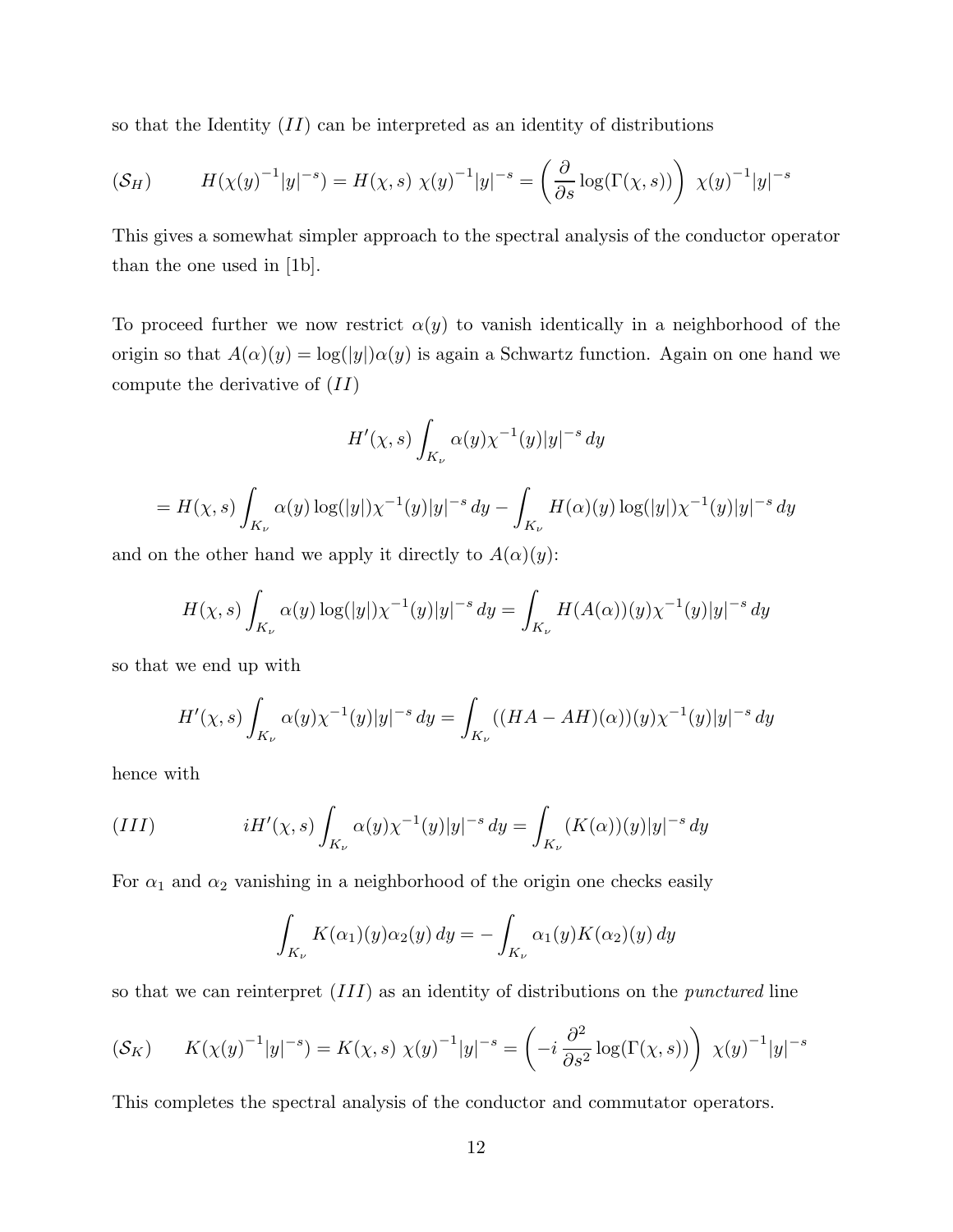#### Higher derivatives and higher commutators

Let's now proceed inductively with higher derivatives and hence deduce the spectral analysis of the higher commutators  $K_1 = iK = [A, H], K_{N+1} = [A, K_N]$  as an identity of distributions on the punctured  $\nu$ -adics

$$
K_N(\chi(y)^{-1}|y|^{-s}) = \left(\frac{\partial^{N+1}}{\partial s^{N+1}}\log(\Gamma(\chi,s))\right)\chi(y)^{-1}|y|^{-s}
$$

from which the Hilbertian version follows by restriction to the critical line (note that these operators are indeed completely dilation invariant as any commutator built with the identity vanishes).

We apply the operators  $K_N$  only to Schwartz functions vanishing identically in a neighborhood of the origin. The explicit formula

$$
K_N = \sum_{N \ge j \ge 0} (-1)^{N-j} \binom{N}{j} A^j H A^{N-j}
$$

shows that the resulting function is (according to Lemma A) continuous except perhaps at the origin where it is  $O(\log(|y|)^N)$  while at infinity it is  $O(\frac{\log(|y|)^N}{|y|})$  $\frac{(|y|)}{|y|}$  so that Lemma B allows to make sense of  $K_N(\chi(y)^{-1}|y|^{-s})$  as a distribution on the punctured  $\nu$ -adics and to generalize the method used for  $H$  and  $K$ .

Assuming inductively the validity of  $(III<sub>N</sub>)$ 

$$
\left(\frac{\partial^{N+1}}{\partial s^{N+1}}\log(\Gamma(\chi,s))\right)\int_{K_{\nu}}\alpha(y)\chi^{-1}(y)|y|^{-s} dy = (-1)^N\int_{K_{\nu}}(K_N(\alpha))(y)\chi^{-1}(y)|y|^{-s} dy
$$

we first compute its derivative

$$
\left(\frac{\partial^{N+2}}{\partial s^{N+2}} \log(\Gamma(\chi, s))\right) \int_{K_{\nu}} \alpha(y) \chi^{-1}(y) |y|^{-s} dy =
$$
  

$$
\left(\frac{\partial^{N+1}}{\partial s^{N+1}} \log(\Gamma(\chi, s))\right) \int_{K_{\nu}} \alpha(y) \log(|y|) \chi^{-1}(y) |y|^{-s} dy
$$
  

$$
-(-1)^N \int_{K_{\nu}} (K_N(\alpha))(y) \log(|y|) |y|^{-s} dy
$$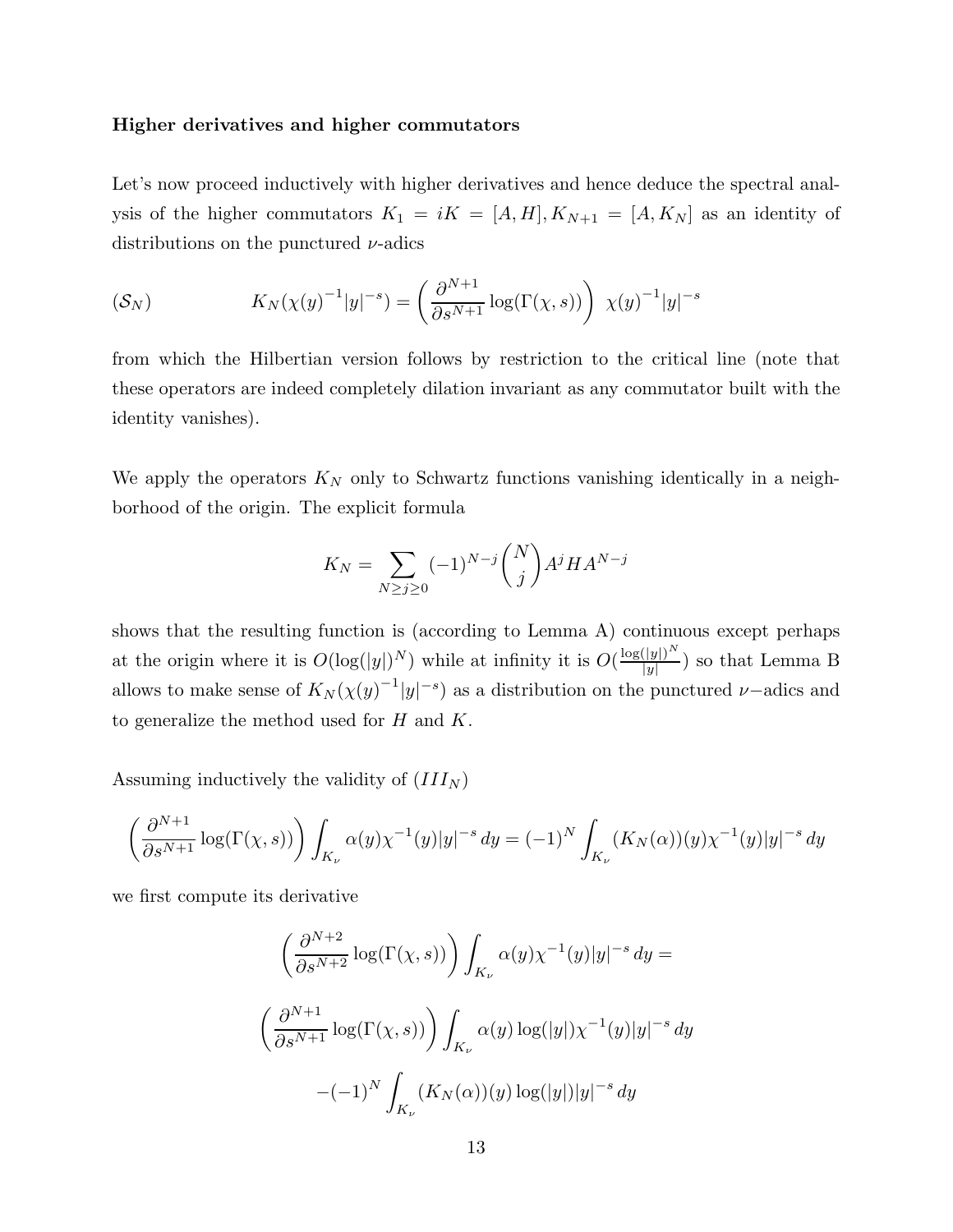and then apply  $(III_N)$  to  $A(\alpha)$  so that

$$
\left(\frac{\partial^{N+2}}{\partial s^{N+2}} \log(\Gamma(\chi, s))\right) \int_{K_{\nu}} \alpha(y) \chi^{-1}(y)|y|^{-s} dy = (-1)^{N+1} \int_{K_{\nu}} ([A, K_N](\alpha))(y)|y|^{-s} dy
$$
  
which is  $(III_{N+1})$ .

As for  $\alpha_1$  and  $\alpha_2$  two test-functions with support away from the origin

$$
\int_{K_{\nu}} K_N(\alpha_1)(y) \alpha_2(y) dy = (-1)^N \int_{K_{\nu}} \alpha_1(y) K_N(\alpha_2)(y) dy
$$

this gives the identity of distributions  $(S_N)$  on the punctured  $\nu$ -adics.

As we did before for K from the partial fraction expansion of Euler's Gamma function we see that from the Hilbert Space point of view all  $K_N$ 's are bounded, and in fact we can say a little more:

**Theorem:** There is a dense subdomain of  $L^2(K_\nu, dy)$ , stable under the Fourier Transform,  $A, B, H, K$ , and all higher  $K_N$ 's. All commutators on this domain of A and B boil down to the already constructed  $K_N$ 's.

**Proof:** We define it to be the domain of functions whose unitary dual in  $L^2(S_\nu, d\mu)$ vanishes except on finitely many components and is of the Schwartz class in each component (which means smooth for a finite place as the components are then circles). Concretely: for a finite place this means, with  $q$  the cardinality of the residue field, that we take functions  $f(y) = |y|^{-1/2} F(\frac{\log(|y|)}{\log(q)})$  where the  $F(n), n \in \mathbb{Z}$  are the Fourier coefficients of a smooth function on the circle, that is decrease faster than any polynomial in  $|n|^{-1}$  and we also allow twists with multiplicative unitary characters, and then take a finite linear combination. For the real or complex place this means  $f(y) = |y|^{-1/2} F(\log(|y|))$  or a twist with a unitary character, and finite linear combinations, where  $F(t)$  is a Schwartz function on R. Clearly this is stable under multiplication with  $\log(|y|)$ . And this is also stable under additive convolution with the Fourier Transform of  $log(|x|)$ ! Indeed it is enough to show that it is stable under the (additive) Fourier Transform, but in [1b] the Fourier Transform was seen to act in  $L^2(S_\nu, d\mu)$  through a composition of Inversion  $(\chi \mapsto \overline{\chi})$  and multiplication with the Gamma function (seen on the critical line). For a finite place the Gamma function is smooth on each component so we are done, for an archimedean place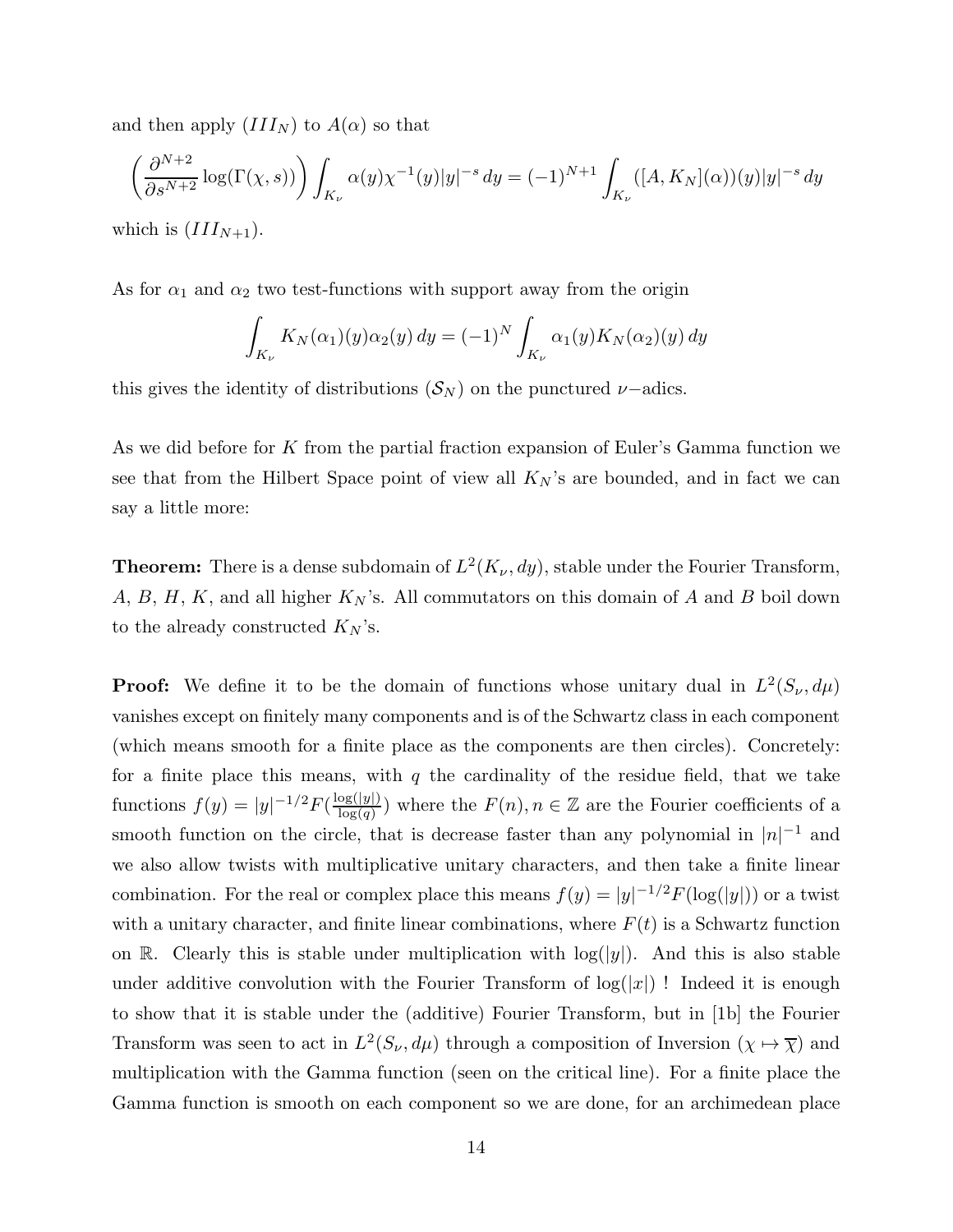all derivatives of  $\Gamma(\chi, \frac{1}{2} + it)$  have a growth bounded by a polynomial in log(|t|). This is seen inductively from  $\Gamma'(\chi, s) = H(\chi, s) \Gamma(\chi, s)$  as the H term has logarithmic growth and all its derivatives are bounded (as is easily deduced from the partial fraction expansion of Euler's Gamma function, as seen before), whereas  $\Gamma(\chi, s)$  itself is (of course) of absolute value 1. So multiplying with this leaves the Schwartz space invariant.

It only remains to show that no new commutator can be built. But obviously  $[H, K_N] = 0$ as they have the same (generalized) eigenvectors. So any commutator built with A's and B's can be expressed in terms of A's and only one B, that is it is one of the  $K_N$ 's.

## Looking back and making it all (too) easy

If the goal is just to understand  $H$  and  $K$  in the Hilbert space, there is a third method which is forced upon us by the proof of the previous theorem.

For  $\chi$  a fixed unitary character we parametrize the corresponding component of  $S_{\nu}$  through the association of the character  $\chi(u)|u|^{i\tau}$  to the real number  $\tau$ , taken modulo  $\frac{2\pi i}{\log(q)}$  if the place is finite. An element  $f(u)$  of  $L^2(K_{\nu}^{\times}, d^*u)$  has a multiplicative Fourier Transform  $f(\chi,\tau) = \int_{K_{\nu}^{\times}} f(u)\chi(u)|u|^{i\tau} d^*u$ . If we restrict to f's in the domain defined above, we can then take the derivative with respect to  $\tau$  and end up with:

**Theorem:** In this picture A is  $\frac{1}{i}$ ∂ ∂τ

We know from [1b] how the additive Fourier Transform acts:

$$
f(\chi, \tau) \mapsto \Gamma(\chi, \frac{1}{2} + i\tau) f(\overline{\chi}, -\tau)
$$

The inverse Fourier transform acts as

$$
f(\chi, \tau) \mapsto \Gamma(\chi, \frac{1}{2} + i\tau)\chi(-1)f(\overline{\chi}, -\tau)
$$

so  $B = \mathcal{F} A \mathcal{F}^{-1}$  maps  $f(\chi, \tau)$  to

$$
\Gamma(\chi,\frac{1}{2}+i\tau)\Gamma'(\overline{\chi},\frac{1}{2}-i\tau)\chi(-1)f(\chi,\tau)+\Gamma(\chi,\frac{1}{2}+i\tau)\Gamma(\overline{\chi},\frac{1}{2}-i\tau)\chi(-1)\frac{1}{i}(-1)\frac{\partial}{\partial\tau}f(\chi,\tau)
$$

This can be simplified using  $\Gamma(\chi, s)\Gamma(\chi^{-1}, 1-s) = \chi(-1)$  to

$$
H(\chi, \frac{1}{2} + i\tau) f(\chi, \tau) - \frac{1}{i} \frac{\partial}{\partial \tau} f(\chi, \tau)
$$